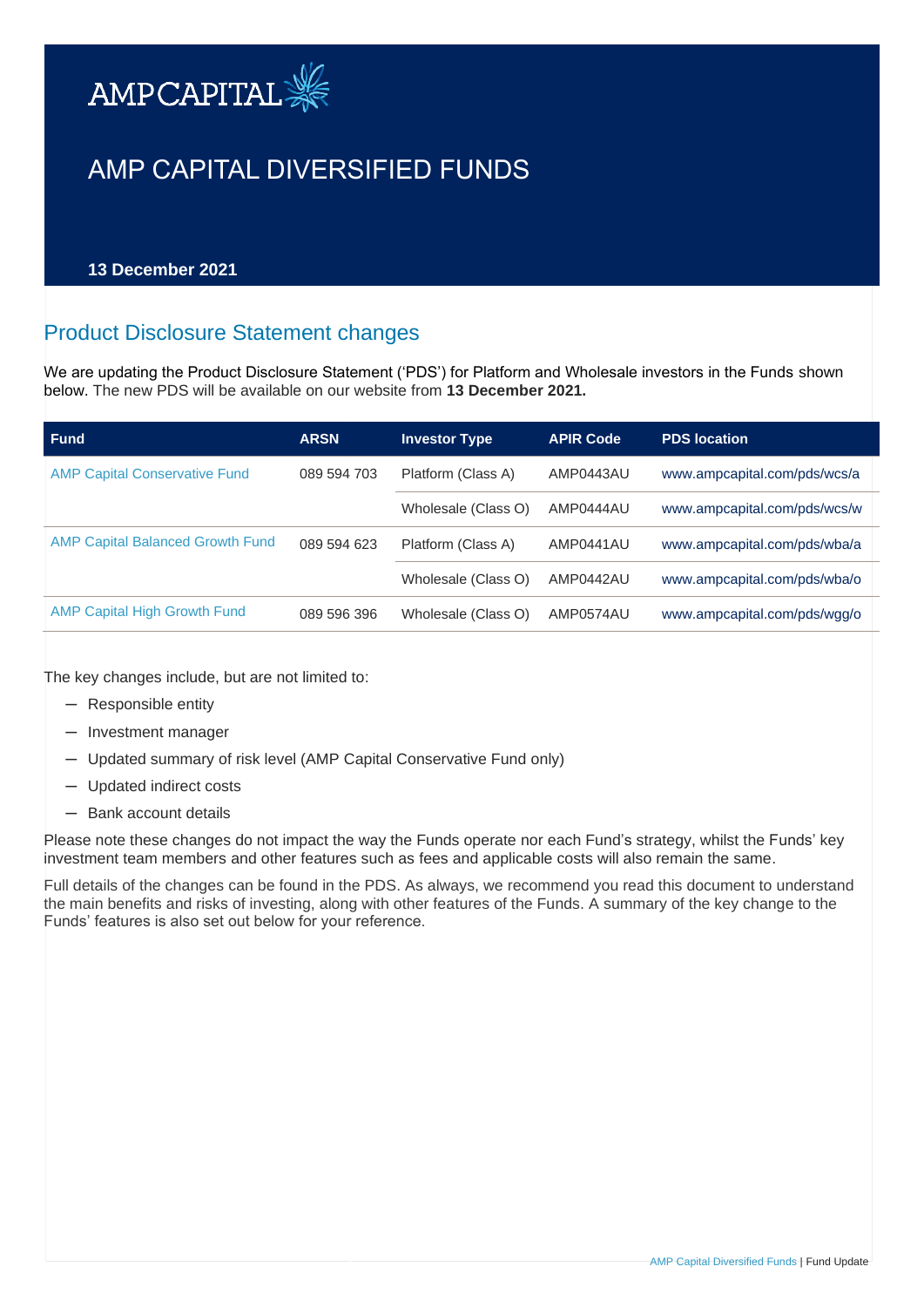# **The responsible entity has changed (effective on 13 December 2021)**

The responsible entity (RE) for the Funds has changed from AMP Capital Funds Management Limited (AMPCFM) to ipac Asset Management Limited (IAM), another member of the AMP Group.

### **What's the role of a responsible entity?**

As trustee, the responsible entity makes sure the Funds are managed in the best interests of investors and in compliance with the law.

For your reference, details for AMPCFM and IAM are shown below.

| <b>Responsible Entity (RE)</b>                       | <b>ABN</b>     | <b>AFSL</b> |
|------------------------------------------------------|----------------|-------------|
| <b>Previous RE</b>                                   |                |             |
| <b>AMP Capital Funds Management Limited (AMPCFM)</b> | 15 159 557 721 | 426455      |
| <b>New RE</b>                                        |                |             |
| ipac Asset Management Limited (IAM)                  | 22 003 257 225 | 234655      |

### **Who is ipac Asset Management and what are the benefits of the change of RE?**

IAM is a member of the AMP Group and already acts as a responsible entity for similar funds, with a sole focus on funds which use multi-manager as well as multi-asset investment approaches. Importantly, IAM is dedicated to acting as an RE and does not carry on other substantive businesses or activities.

We believe that the appointment of IAM as RE is in the best interests of unitholders in each Fund and is expected to provide a number of benefits, including:

- accessing IAM's specialist RE expertise in the operation of multi-manager and multi-asset funds, which it has gained from its significant experience in operating these fund types for over 30 years;
- providing for further focus and efficiencies in operational and governance functions for the Funds, as well as alignment with AMP's organisational structure into the future; and
- ensuring seamless transition of the operations of the Funds, given IAM is a related entity within the AMP Group and key personnel, systems and resources that manage and support the Funds will remain the same.

# **The investment manager has changed (effective on 13 December 2021)**

AMP Capital Investors Limited (AMPCI) was the previous investment manager for the Funds. When IAM became the responsible entity, it appointed National Mutual Funds Management Ltd (NMFM) as the replacement investment manager for the Funds in place of AMPCI. **NMFM is also a member of the AMP Group and will retain AMPCI's Multi-Asset Group's investment capability**, which has significant experience as an investment manager for multimanager as well as multi-asset investment approaches.

For your reference, details for AMPCI and NMFM are shown below.

| <b>Investment manager</b>                    | <b>ABN</b>     | <b>AFSL</b> |
|----------------------------------------------|----------------|-------------|
| <b>Previous investment manager</b>           |                |             |
| <b>AMP Capital Investors Limited (AMPCI)</b> | 59 001 777 591 | 232497      |
| <b>New investment manager</b>                |                |             |
| National Mutual Funds Management Ltd (NMFM)  | 32 006 787 720 | 234652      |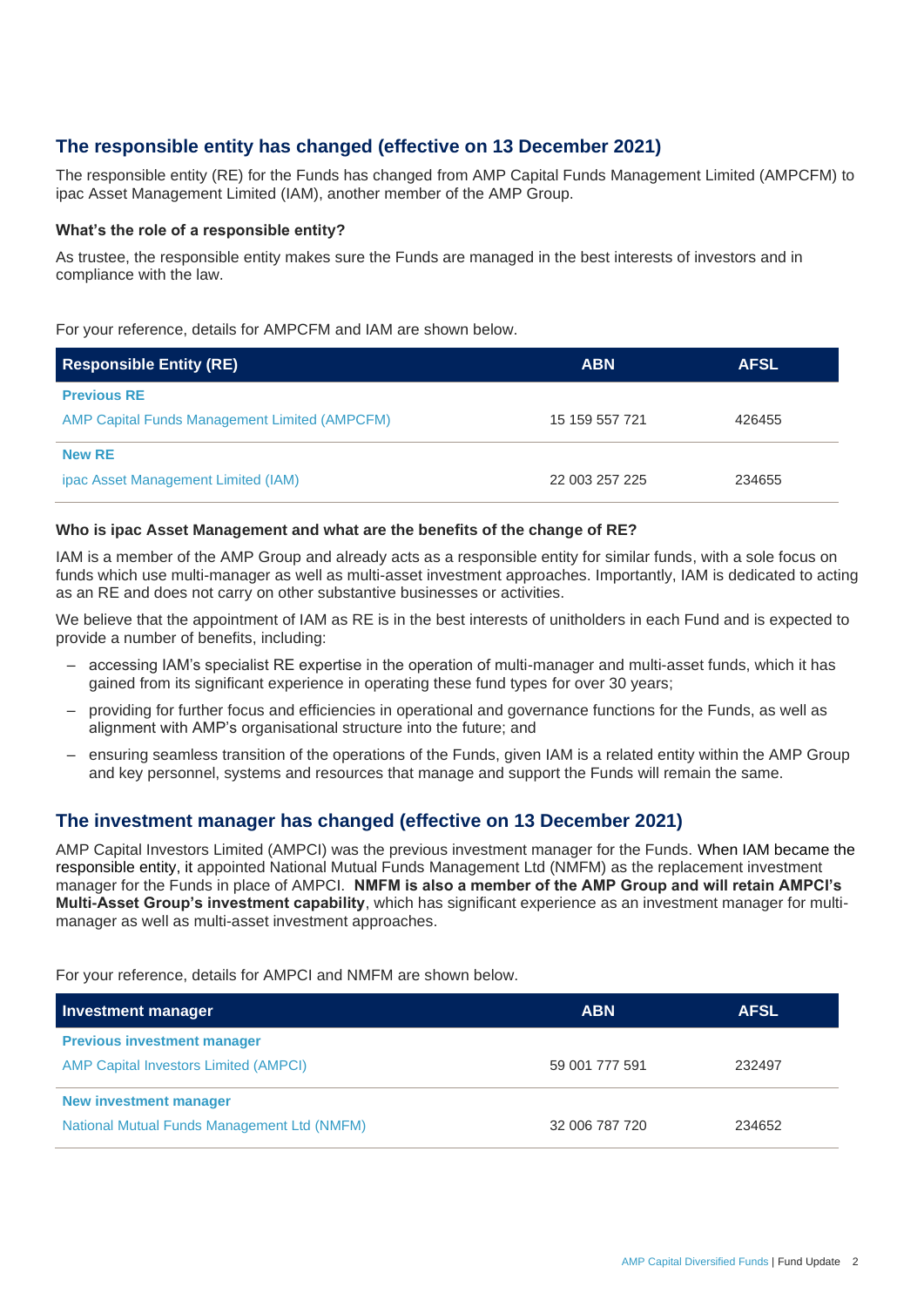As the investment manager, NMFM will be responsible for the management and investment of the Funds' assets. Part of this role is to conduct research into and appoint specialist investment managers who undertake investment activities in the underlying assets of the Funds. These managers range from large global firms to boutique managers. NMFM will blend the mix of these managers to construct a portfolio with the aim to deliver strong investment outcomes for the Funds investors.

### **Who is National Mutual Funds Management Ltd?**

NMFM brings a focus to multi-asset investing. Importantly, NMFM will retain AMPCI's Multi-Asset Group's investment capability.

The Multi-Asset Group has provided innovative multi-asset investment solutions for investors for more than 40 years and comprises a team of over 20 investment professionals with specialist expertise in economic analysis, asset allocation, portfolio and risk management and manager selection. We believe that the team's broad range of skills and experience provides an edge in constructing portfolios across various portfolio types and objectives that suit a wide range of investors.

As a member of the AMP Group, NMFM has access to the resources of the AMP Group which are comparable to those available to AMPCI.

Importantly, while the responsible entity and investment manager entities are changing, the investment strategies for the Funds will remain the same, along with key personnel, systems and resources that manage and support the Funds. Furthermore, we believe that as a related entity within the AMP Group, NMFM's appointment as investment manager ensures a seamless transition of the operation of the Funds.

### **Why have the responsible entity and the investment manager changed and does this impact the day-to-day management of my Fund?**

As part of AMP Limited's (AMP) business strategy to simplify and streamline its organisation, AMP has been undertaking a review of its funds management functions and structure and identified a number of benefits to the consolidation of its responsible entity and investment manager arrangements.

The transition of the Multi-Asset Group business to AMP's Australian wealth management business will establish an end-to-end superannuation and investment business, better able to deliver a strong investment proposition, whilst serving our clients.

We believe that IAM's appointment as RE of the Funds, and the related change in investment manager, will not lead to any material change in the way that the Funds, and their investments, are managed.

# **Updated Summary of risk level**

Following a recent review, the Risk band and Risk label for the following Fund will be updated:

| Fund marketing name                               | <b>NEW</b>                                                                                                                           |            | <b>PREVIOUS</b> |               |
|---------------------------------------------------|--------------------------------------------------------------------------------------------------------------------------------------|------------|-----------------|---------------|
|                                                   | Risk band                                                                                                                            | Risk label | Risk band       | Risk label    |
| <b>AMP Capital Conservative Fund</b>              | 4                                                                                                                                    | Medium     |                 | Low to Medium |
| Information about new Risk band<br>and Risk label | This means we estimate the number of negative annual returns over any<br>20-year period would be in the range of [1 to less than 2]. |            |                 |               |

**Please Note** there is no change to the risk bands or labels for the AMP Capital Balanced Growth Fund or the AMP Capital High Growth Fund.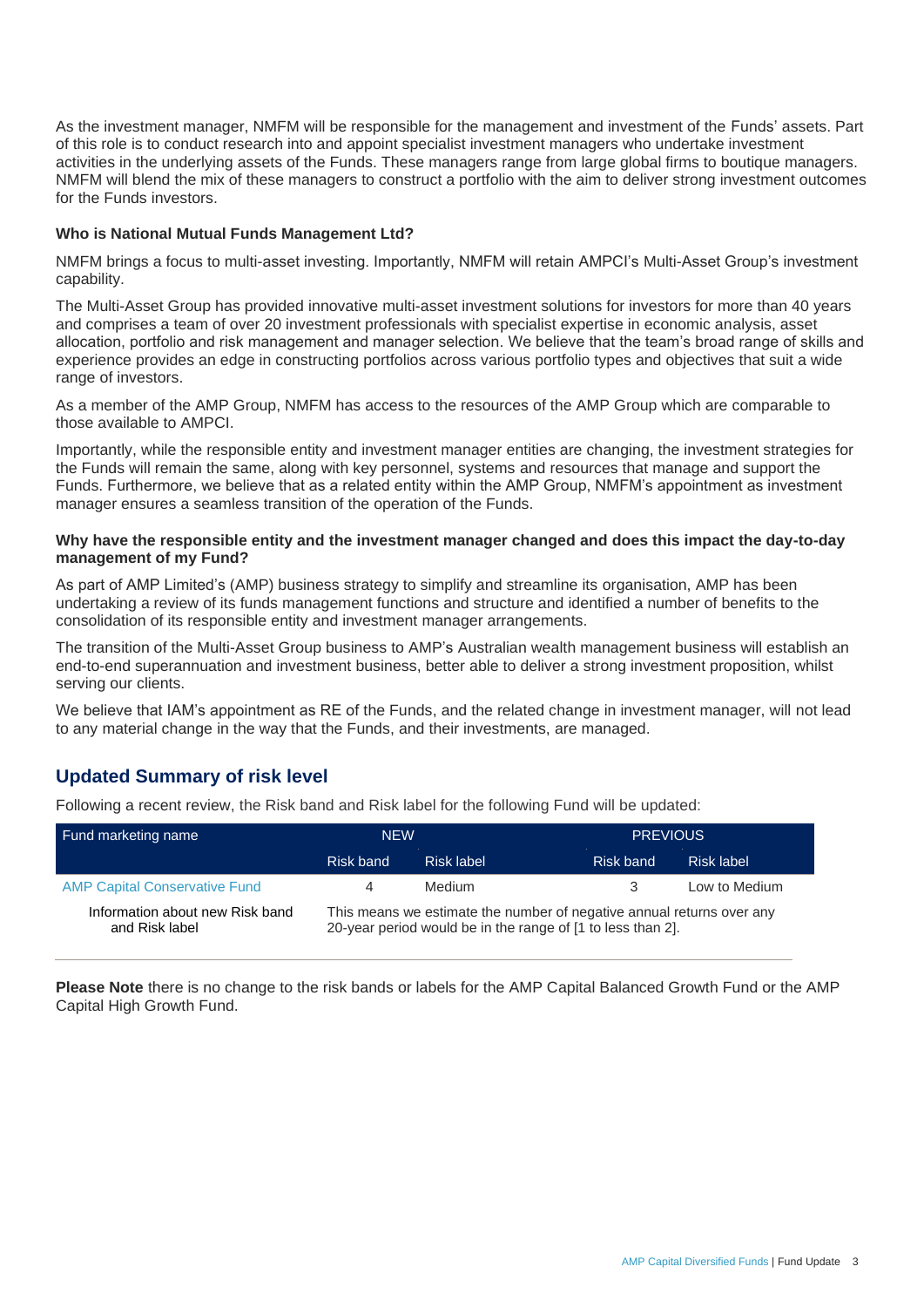## **Updated estimates of indirect costs**

While there have been no changes to the fee structure that applies, our estimates of certain fees and costs for the Funds have been updated following our latest review, to ensure they accurately reflect the costs of managing the Funds.

Full details can be found in the PDS. As always, we recommend you read this document to understand the main benefits and risks of investing, along with other features of the Funds.

# **Bank account details have changed (effective from 13 December 2021)**

The bank account details for all applications when you invest into the Funds have changed to:

| <b>Bank account feature</b> | <b>Bank Details</b>                                  |  |
|-----------------------------|------------------------------------------------------|--|
| Account name                | IPAC Asset Management Ltd Applications Trust account |  |
| Account number              | 402362003                                            |  |
| <b>BSB</b>                  | 255-000                                              |  |

### **What will happen if application money is paid to the previous bank account?**

**From 13 December 2021 up until 31 January 2022**, if your application money is paid to the previous bank account, we will redirect the funds to the new bank account.

However **after 31 January 2022**, if your application money is paid to the previous bank account, the money will be returned to you and we will unfortunately not be able to process your application to invest until the money is paid to the new bank account, as shown in the table above.